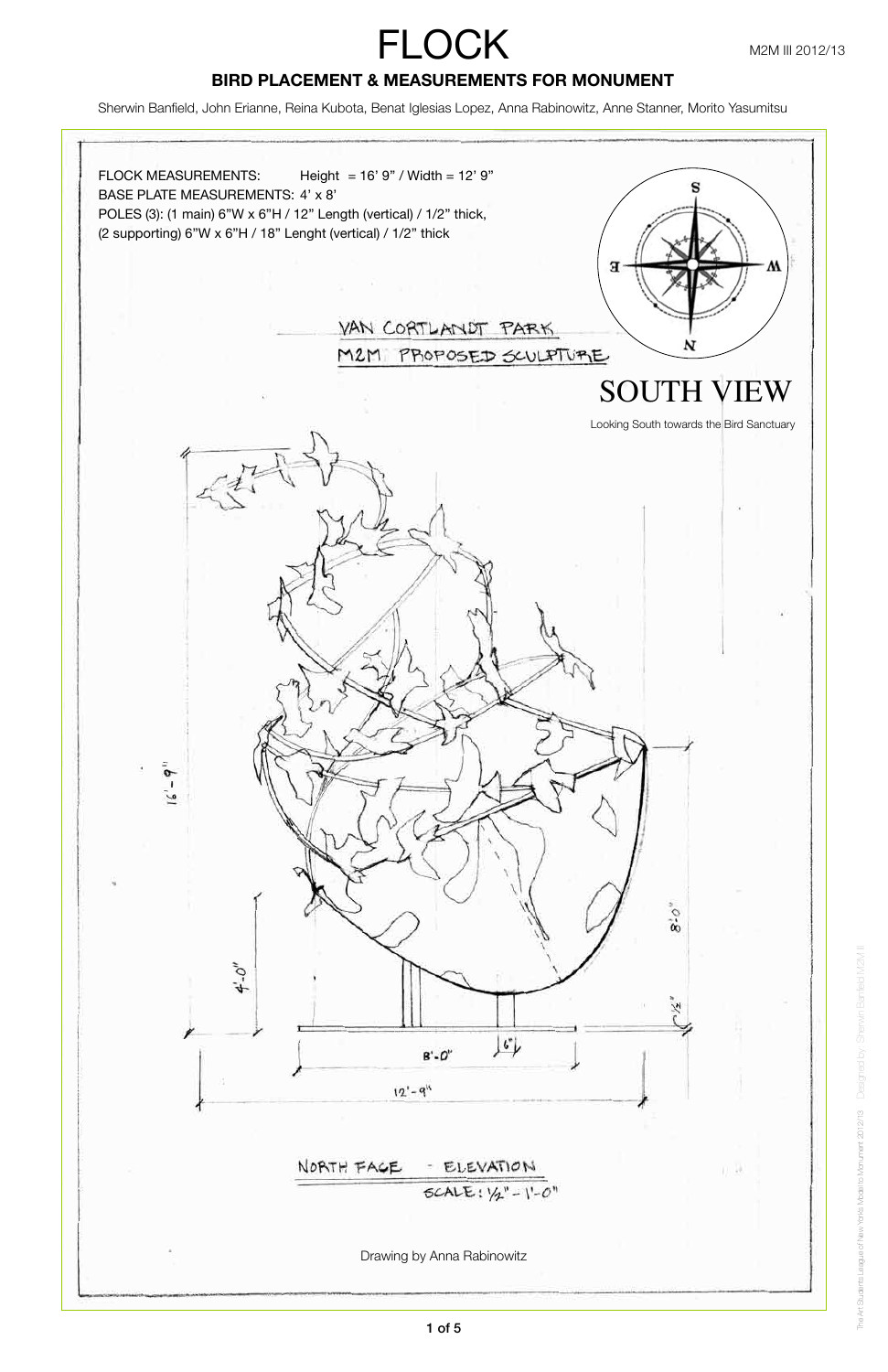Designed by: Sherwin Banfield M2M III

The Art Students League of New York's Model to Monument 2012/13

The Art Students Leegue of New York's Model to Monument 2012/13 Designed by: Sherwir

### **BIRD PLACEMENT & MEASUREMENTS FOR MONUMENT (SOUTH VIEW)**

Sherwin Banfield, John Erianne, Reina Kubota, Benat Iglesias Lopez, Anna Rabinowitz, Anne Stanner, Morito Yasumitsu



| Height = $16'9''$ / Width = $12'9''$<br><b>FLOCK MEASUREMENTS:</b><br>BASE PLATE MEASUREMENTS: 4' x 8' | 42<br>43 | Screech Owl<br>wood duck | 1.625'<br>2.5' |
|--------------------------------------------------------------------------------------------------------|----------|--------------------------|----------------|
| POLES (3): (1 main) 6"W x 6"H / 12" Length (vertical) / 1/2" thick, (2 supporting) 6"W x 6"H /         | 44       | Blue Jay                 | 1.5'           |
| 18" Lenght (vertical) / 1/2" thick                                                                     | 45       | Hairy Woodpecker         | 1.375'         |
| * Bird Wingspan is monument scale measured in feet.                                                    | 46       | Cardinal                 | 1.25'          |
| <b>ARTIST</b>                                                                                          | 47       | Kingfisher               | 2 <sup>1</sup> |
| <b>Benat Iglesias Lopez</b>                                                                            | 48       | Screech Owl              | 2 <sup>1</sup> |
|                                                                                                        | 49       | Lesser Yellow legs       | 2'             |
| Anne Stanner                                                                                           | 50       | <b>Mallard Duck</b>      | 3 <sup>1</sup> |
| Morito Yasumitsu                                                                                       | 51       | <b>Green Heron</b>       | $2^{\circ}$    |
| Reina Kubota                                                                                           | 52       | Lesser Yellow legs       | 2.25'          |
| John Erianne                                                                                           | 53       | <b>Barn Swallow</b>      | $1^{\prime}$   |
|                                                                                                        | 54       | Yellowbellied sapsucker  | 1.5'           |
| Anna Rabinowitz                                                                                        | 55       | Moorhen                  | 1.75'          |
| <b>RTHEVIEW</b><br><b>EST VIEW</b><br>EAST VIEV<br><b>Sherwin Banfield</b>                             | 56       | Killdeer                 | 1.875          |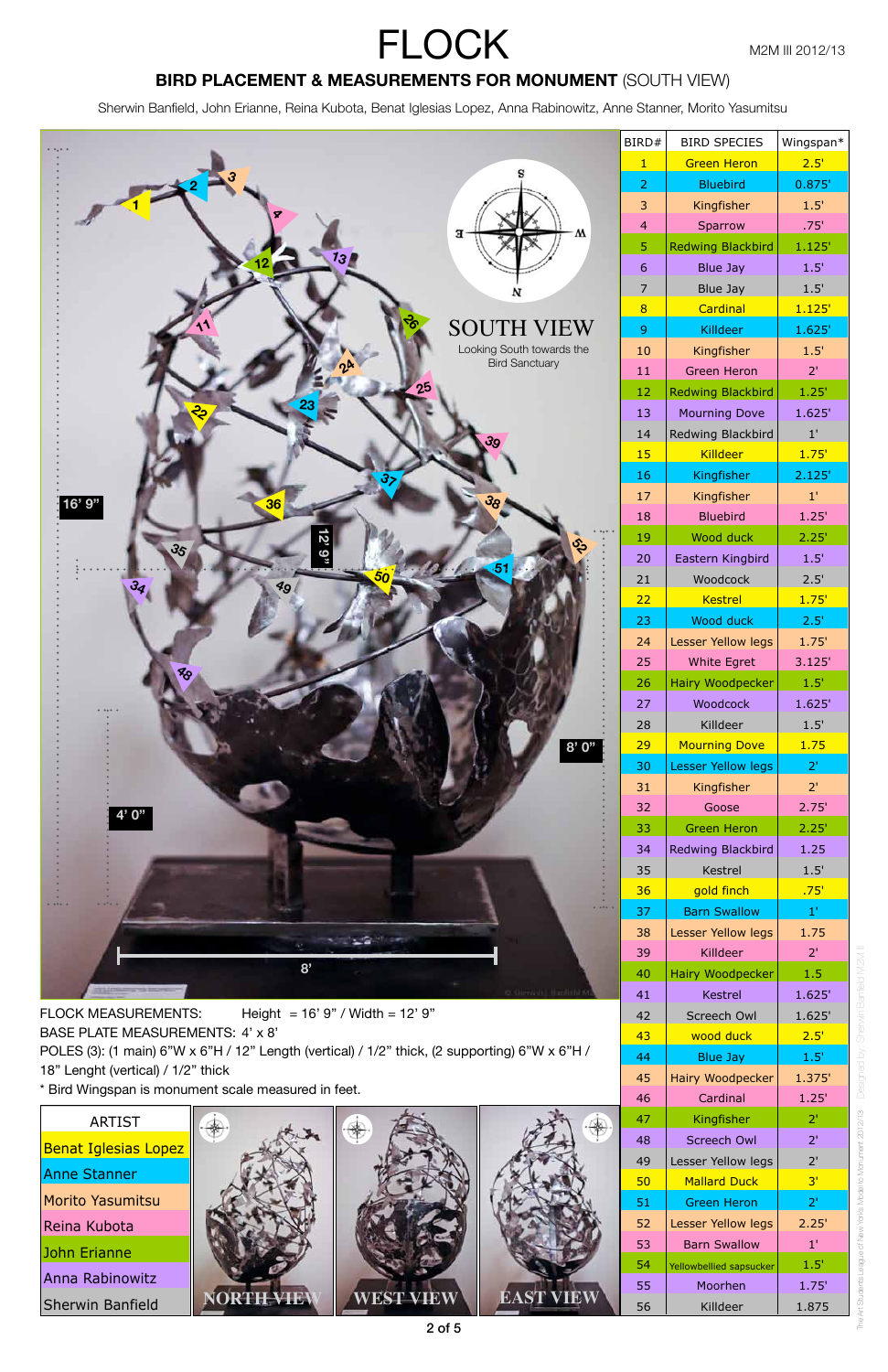Designed by: Sherwin Banfield M2M III

N2M I

The Art Students League of New York's Model to Monument 2012/13

The Art Students League of New Yorks Model to Monument 2012/13 Designed by: Sherwin

## **BIRD PLACEMENT & MEASUREMENTS FOR MONUMENT (EAST VIEW)**

Sherwin Banfield, John Erianne, Reina Kubota, Benat Iglesias Lopez, Anna Rabinowitz, Anne Stanner, Morito Yasumitsu

| Height = $16'$ 9" / Width = $12'$ 9"<br><b>FLOCK MEASUREMENTS:</b>                             |        |  | 42         | Screech Owl      | 1.625'                  |                |
|------------------------------------------------------------------------------------------------|--------|--|------------|------------------|-------------------------|----------------|
| BASE PLATE MEASUREMENTS: 4' x 8'                                                               |        |  | 43         | wood duck        | 2.5'                    |                |
| POLES (3): (1 main) 6"W x 6"H / 12" Length (vertical) / 1/2" thick, (2 supporting) 6"W x 6"H / |        |  | 44         | <b>Blue Jay</b>  | 1.5'                    |                |
| 18" Lenght (vertical) / 1/2" thick                                                             |        |  | 45         | Hairy Woodpecker | 1.375'                  |                |
| * Bird Wingspan is monument scale measured in feet.                                            |        |  | 46         | Cardinal         | 1.25'                   |                |
| <b>ARTIST</b>                                                                                  |        |  |            | 47               | Kingfisher              | 2 <sup>1</sup> |
| <b>Benat Iglesias Lopez</b>                                                                    |        |  |            | 48               | Screech Owl             | 2 <sup>T</sup> |
|                                                                                                |        |  |            | 49               | Lesser Yellow legs      | 2'             |
| Anne Stanner                                                                                   |        |  |            | 50               | <b>Mallard Duck</b>     | 3'             |
| Morito Yasumitsu                                                                               |        |  |            | 51               | <b>Green Heron</b>      | 2 <sup>1</sup> |
| Reina Kubota                                                                                   |        |  |            | 52               | Lesser Yellow legs      | 2.25'          |
| John Erianne                                                                                   |        |  |            | 53               | <b>Barn Swallow</b>     | $1^{\prime}$   |
|                                                                                                |        |  |            | 54               | Yellowbellied sapsucker | 1.5'           |
| Anna Rabinowitz                                                                                |        |  |            | 55               | Moorhen                 | 1.75'          |
| <b>Sherwin Banfield</b>                                                                        | H VIEV |  | SOUTH VIEV | 56               | Killdeer                | 1.875          |



3 of 5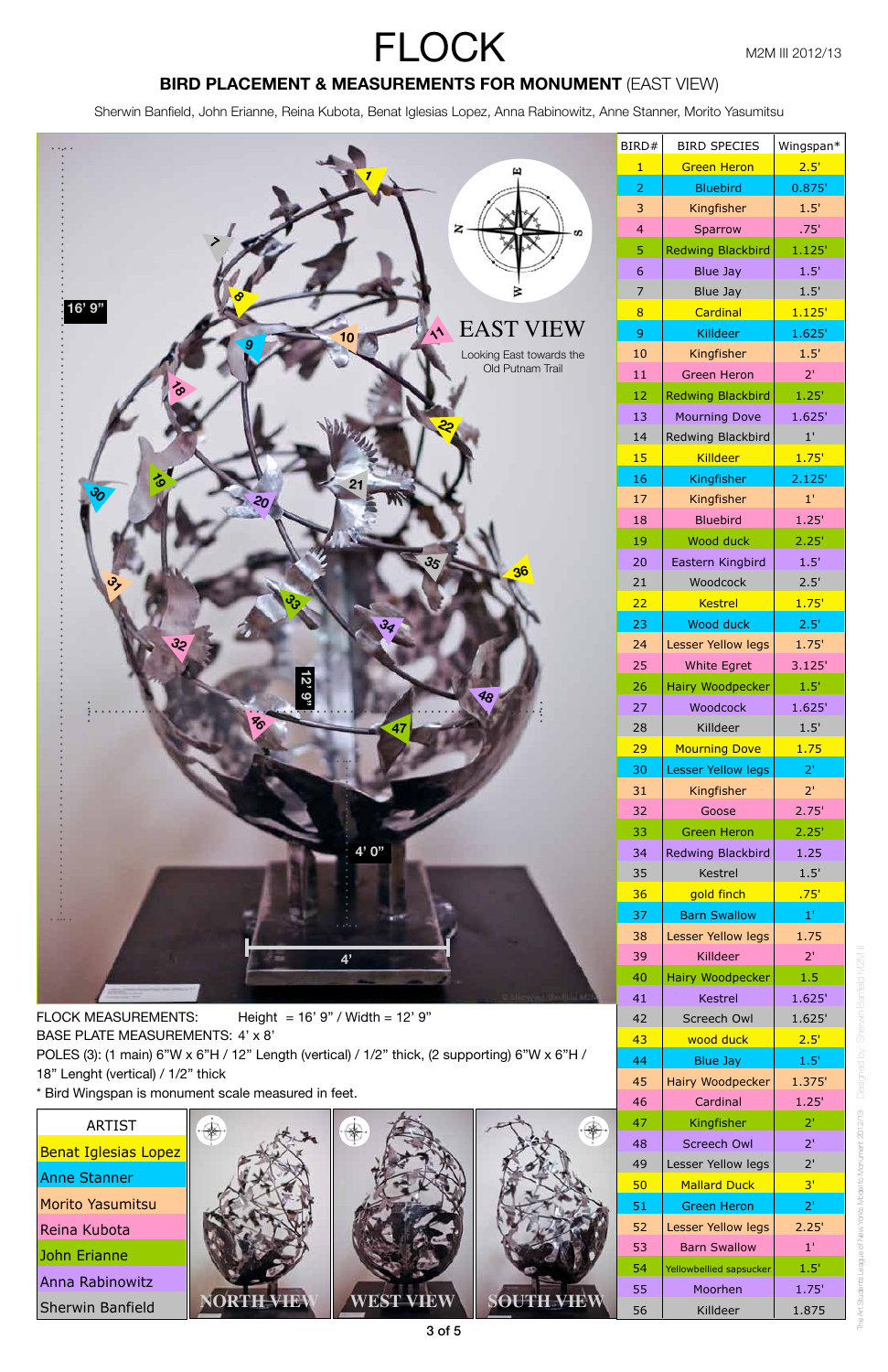Sherwin Banfield, John Erianne, Reina Kubota, Benat Iglesias Lopez, Anna Rabinowitz, Anne Stanner, Morito Yasumitsu

 Screech Owl 1.625' 43 | wood duck | 2.5' Blue Jay 1.5' 45 | Hairy Woodpecker | 1.375' Cardinal 1.25' 47 | Kingfisher | 2' 48 | Screech Owl | 2' 49 | Lesser Yellow legs | 2' 50 | Mallard Duck | 3' 51 | Green Heron | 2' 52 | Lesser Yellow legs | 2.25' 53 | Barn Swallow | 1' 54 | Yellowbellied sapsucker | 1.5' Moorhen 1.75' 56 | Killdeer | 1.875



FLOCK MEASUREMENTS: Height = 16' 9" / Width = 12' 9" BASE PLATE MEASUREMENTS: 4' x 8'

POLES (3): (1 main) 6"W x 6"H / 12" Length (vertical) / 1/2" thick, (2 supporting) 6"W x 6"H / 18" Lenght (vertical) / 1/2" thick

\* Bird Wingspan is monument scale measured in feet.

FLOCK M2M III 2012/13

#### **BIRD PLACEMENT & MEASUREMENTS FOR MONUMENT** (NORTH VIEW)